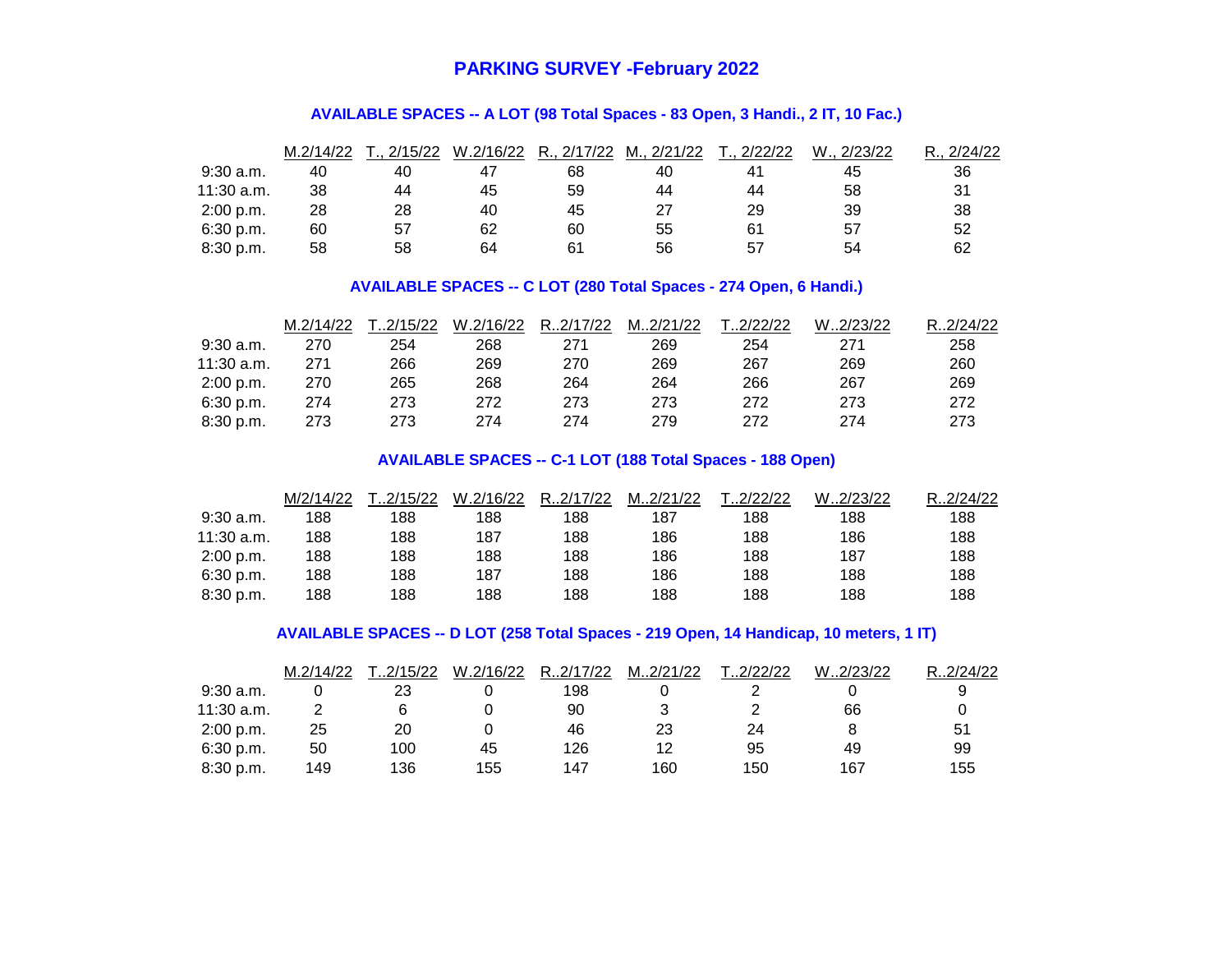#### **AVAILABLE SPACES -- E LOT (510 Total Spaces - 480 Open, 17 Handicap, 2 Bus)**

|              | M.2/14/22 | T.2/15/22 | W.2/16/22 | R.2/17/22 | M2/21/22 | T.2/22/22 | W2/23/22 | R.2/24/22 |
|--------------|-----------|-----------|-----------|-----------|----------|-----------|----------|-----------|
| $9:30$ a.m.  | 342       | 436       | 400       | 466       | 353      | 357       | 420      | 385       |
| $11:30$ a.m. | 295       | 317       | 299       | 458       | 312      | 330       | 456      | 314       |
| 2:00 p.m.    | 295       | 378       | 288       | 449       | 334      | 353       | 370      | 326       |
| 6:30 p.m.    | 396       | 416       | 421       | 449       | 388      | 382       | 427      | 380       |
| 8:30 p.m.    | 460       | 430       | 475       | 455       | 473      | 432       | 459      | 421       |

## **AVAILABLE SPACES -- F LOT (252 Spaces Free Parking)**

|              | M.2/14/22 | T.2/15/22 | W.2/16/22 | R.2/17/22 | M2/21/22 | T.2/22/22 | W2/23/22 | R2/24/22 |
|--------------|-----------|-----------|-----------|-----------|----------|-----------|----------|----------|
| $9:30$ a.m.  | 146       | 241       | 208       | 252       | 144      | 190       | 206      | 232      |
| $11:30$ a.m. | 171       | 154       | 158       | 248       | 154      | 131       | 249      | 172      |
| 2:00 p.m.    | 136       | 196       | 127       | 235       | 197      | 189       | 193      | 210      |
| 6:30 p.m.    | 242       | 245       | 233       | 246       | 244      | 247       | 246      | 238      |
| 8:30 p.m.    | 251       | 250       | 250       | 247       | 252      | 248       | 250      | 242      |

## **AVAILABLE SPACES -- F LOT (236 Faculty/Staff)**

|              | M.2/14/22 | T.2/15/22 | W.2/16/22 | R2/17/22 | M2/21/22 | T.2/22/22 | W2/23/22 | R.2/24/22 |
|--------------|-----------|-----------|-----------|----------|----------|-----------|----------|-----------|
| $9:30$ a.m.  | 135       | 139       | 144       | 218      | 136      | 131       | 142      | 136       |
| $11:30$ a.m. | 143       | 128       | 138       | 159      | 140      | 129       | 147      | 136       |
| 2:00 p.m.    | 138       | 134       | 126       | 147      | 140      | 137       | 136      | 138       |
| 6:30 p.m.    | 224       | 220       | 223       | 228      | 221      | 216       | 222      | 223       |
| 8:30 p.m.    | 248       | 230       | 234       | 235      | 234      | 231       | 233      | 231       |

## **AVAILABLE SPACES -- G-1 LOT (111 Total Spaces - 92 Spaces Faculty/Staff, 8 Meters, 14 Handicap)**

|             | M.3/1/21 | 3/2/21 | W.3/3/21 | R., 3/4/21 | M., 3/15/21 | T., 3/16/21 | W.,<br>, 3/17/21 | 3/18/21 |
|-------------|----------|--------|----------|------------|-------------|-------------|------------------|---------|
| $9:30$ a.m. | 21       | 16     | 23       | 84         | 24          | 23          | 40               | 28      |
| 11:30 a.m.  |          | 32     | 21       | 40         | 15          | 33          | 39               | 26      |
| 2:00 p.m.   | 26       | 31     | 31       | 47         |             | 33          | 32               | 57      |
| 6:30 p.m.   | 83       | 81     |          | 89         | 78          | 78          | 90               | 84      |
| 8:30 p.m.   | 90       | 83     | 87       | 90         | 90          | 88          | 92               | 90      |

## **AVAILABLE SPACES -- G-2 LOT (331 Total Spaces - 314 Open, 11 Low Fuel 1 Fac.)**

|              | M.2/14/22 | T.2/15/22 | W.2/16/22 | R2/17/22 | M2/21/22 | T.2/22/22 | W2/23/22 | R.2/24/22 |
|--------------|-----------|-----------|-----------|----------|----------|-----------|----------|-----------|
| $9:30$ a.m.  | 162       | 92        | 93        | 306      | 164      | 99        | 90       | 130       |
| $11:30$ a.m. | 161       | 119       | 130       | 218      | 153      | 148       | 169      | 155       |
| 2:00 p.m.    | 164       | 108       | 147       | 165      | 187      | 101       | 107      | 261       |
| 6:30 p.m.    | 282       | 262       | 267       | 283      | 253      | 250       | 278      | 289       |
| 8:30 p.m.    | 309       | 286       | 296       | 290      | 309      | 309       | 313      | 310       |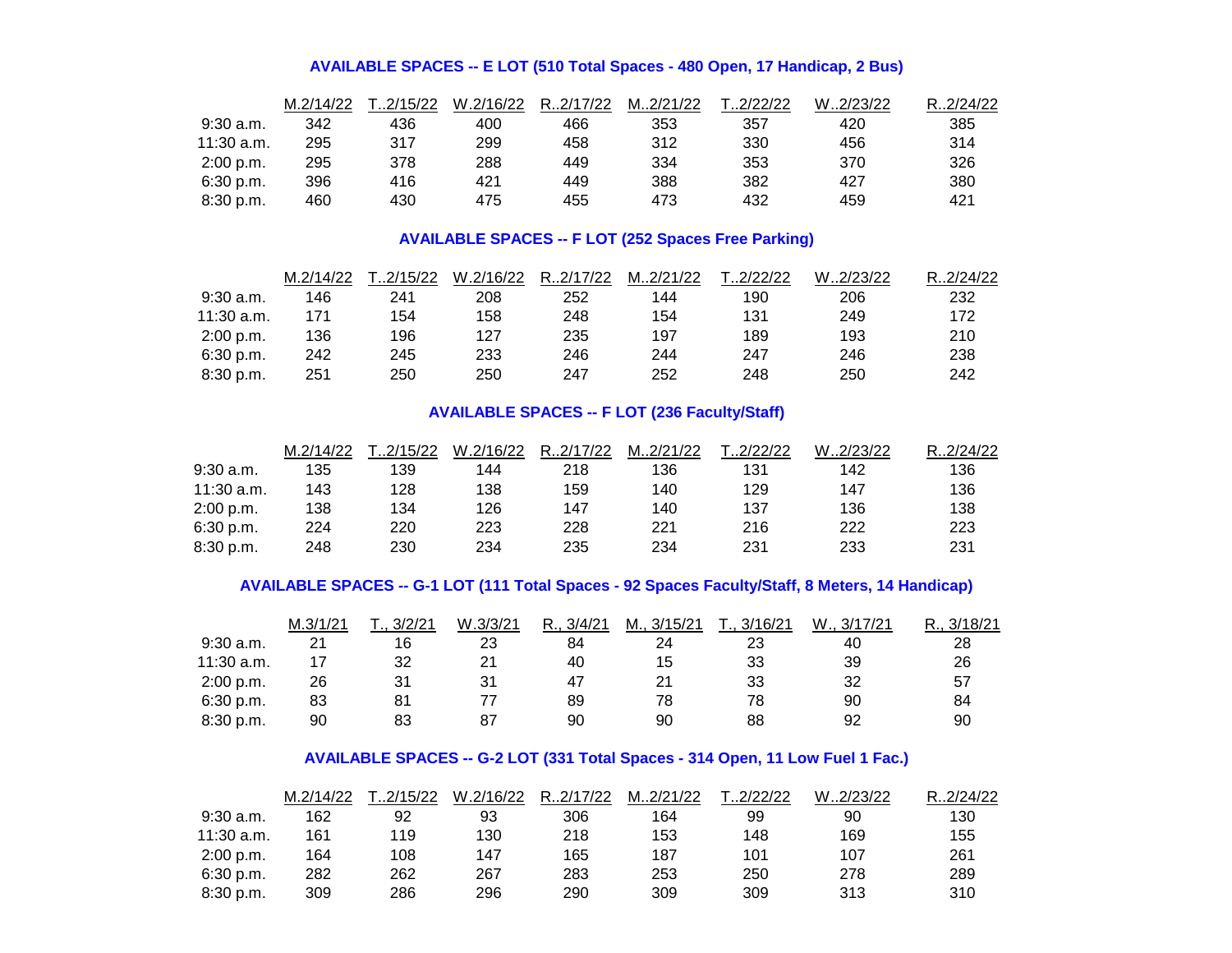#### **AVAILABLE SPACES -- G-3 LOT (295 Total Spaces - 295 Resident, Overnight, Open)**

|              | M.2/14/22 | T2/15/22 | W.2/16/22 | R.2/17/22 | M2/21/22 | 1.2/22/22 | W2/23/22 | R2/24/22 |
|--------------|-----------|----------|-----------|-----------|----------|-----------|----------|----------|
| $9:30$ a.m.  | 168       | 150      | 179       | 291       | 176      | 160       | 181      | 220      |
| $11:30$ a.m. | 172       | 167      | 213       | 216       | 185      | 202       | 247      | 224      |
| 2:00 p.m.    | 173       | 164      | 190       | 180       | 173      | 160       | 216      | 276      |
| 6:30 p.m.    | 294       | 253      | 226       | 259       | 162      | 243       | 272      | 294      |
| 8:30 p.m.    | 294       | 270      | 293       | 278       | 293      | 290       | 290      | 293      |
| 11:00 p.m.   | 294       | 294      | 293       | 294       | 294      | 293       | 292      | 293      |
| $2:00$ a.m.  | 294       | 294      | 294       | 294       | 294      | 293       | 294      | 293      |

## **AVAILABLE SPACES -- H LOT (271 Total Spaces- 265 Open, 4 Handicap)**

|            | M.2/14/22 | T2/15/22 | W.2/16/22 | R2/17/22 | M2/21/22 | T.2/22/22 | W2/23/22 | R.2/24/22 |
|------------|-----------|----------|-----------|----------|----------|-----------|----------|-----------|
| 9:30 a.m.  | 250       | 232      | 241       | 263      | 242      | 230       | 245      | 237       |
| 11:30 a.m. | 242       | 251      | 244       | 259      | 245      | 252       | 261      | 258       |
| 2:00 p.m.  | 232       | 254      | 247       | 256      | 231      | 245       | 255      | 254       |
| 6:30 p.m.  | 263       | 263      | 265       | 260      | 264      | 263       | 265      | 261       |
| 8:30 p.m.  | 265       | 265      | 265       | 265      | 265      | 265       | 265      | 265       |

## **AVAILABLE SPACES - J-Lot (235 Total Spaces - 235 Spaces Open Parking)**

|             | M.2/14/22 | T2/15/22 | W.2/16/22 | R2/17/22 | M2/21/22 | T.2/22/22 | W2/23/22 | R.2/24/22 |
|-------------|-----------|----------|-----------|----------|----------|-----------|----------|-----------|
| $9:30$ a.m. | 213       | 191      | 212       | 233      | 215      | 190       | 210      | 188       |
| 11:30 a.m.  | 190       | 171      | 191       | 215      | 183      | 180       | 225      | 191       |
| 2:00 p.m.   | 190       | 194      | 176       | 202      | 190      | 188       | 187      | 204       |
| 6:30 p.m.   | 229       | 222      | 221       | 221      | 223      | 217       | 217      | 224       |
| 8:30 p.m.   | 231       | 230      | 229       | 232      | 231      | 232       | 225      | 230       |

#### **AVAILABLE SPACES -- J-1 LOT (360 Total Spaces - 348 Open, 10 Meters)**

|              | M.2/14/22 | T2/15/22 | W.2/16/22 | R2/17/22 | M2/21/22 | T.2/22/22 | W2/23/22 | R.2/24/22 |
|--------------|-----------|----------|-----------|----------|----------|-----------|----------|-----------|
| $9:30$ a.m.  | 309       | 270      | 274       | 336      | 306      | 265       | 272      | 224       |
| $11:30$ a.m. | 206       | 212      | 189       | 295      | 199      | 153       | 269      | 227       |
| 2:00 p.m.    | 213       | 234      | 183       | 271      | 135      | 223       | 228      | 299       |
| 6:30 p.m.    | 267       | 240      | 239       | 315      | 232      | 182       | 218      | 285       |
| 8:30 p.m.    | 267       | 310      | 314       | 330      | 305      | 325       | 276      | 328       |

## **AVAILABLE SPACES -- J-2 LOT (389 Total Spaces -185 Open, 5 Handicap)**

|              | M.2/14/22 | T.2/15/22 | W.2/16/22 | R2/17/22 | M2/21/22 | T.2/22/22 | W.2/23/22 | R.2/24/22 |
|--------------|-----------|-----------|-----------|----------|----------|-----------|-----------|-----------|
| $9:30$ a.m.  | 158       | 152       | 144       | 174      | 162      | 140       | 150       | 137       |
| $11:30$ a.m. | 121       | 108       | 106       | 152      | 117      | 118       | 135       | 143       |
| 2:00 p.m.    | 103       | 132       | 104       | 140      | 114      | 131       | 124       | 156       |
| 6:30 p.m.    | 138       | 130       | 143       | 136      | 125      | 121       | 127       | 157       |
| 8:30 p.m.    | 155       | 162       | 175       | 163      | 169      | 161       | 168       | 170       |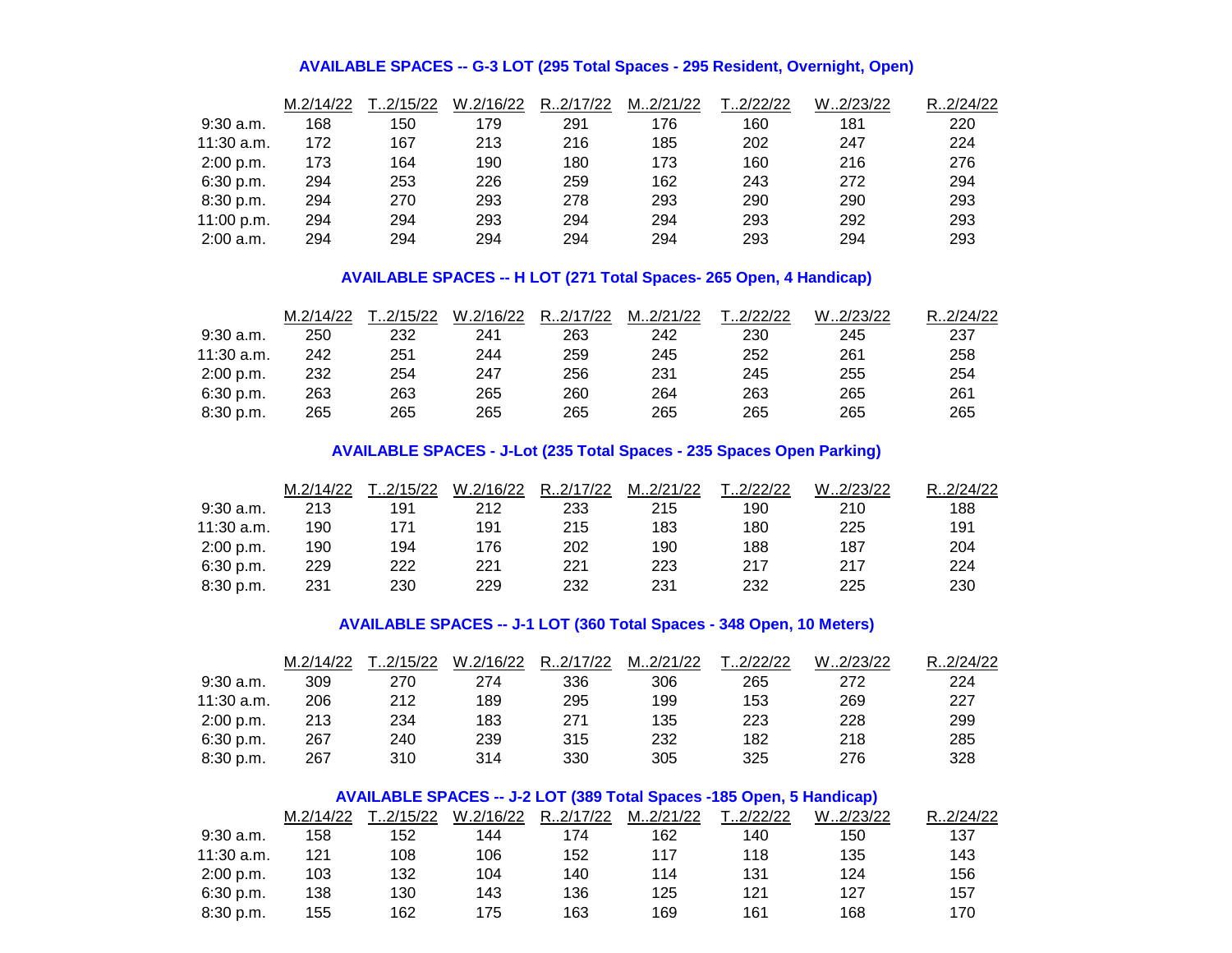#### **AVAILABLE SPACES -- J-2 LOT (199 Spaces Resident)**

|              | M.2/14/22 | T2/15/22 | W.2/16/22 | R.2/17/22 | M2/21/22 | T2/22/22 | W2/23/22 | R//2/24/22 |
|--------------|-----------|----------|-----------|-----------|----------|----------|----------|------------|
| $9:30$ a.m.  | 177       | 175      | 166       | 169       | 180      | 165      | 150      | 167        |
| $11:30$ a.m. | 183       | 175      | 162       | 173       | 179      | 29       | 149      | 170        |
| 2:00 p.m.    | 185       | 146      | 163       | 178       | 183      | 172      | 163      | 177        |
| 6:30 p.m.    | 187       | 181      | 177       | 181       | 180      | 175      | 171      | 172        |
| 8:30 p.m.    | 185       | 175      | 177       | 181       | 177      | 163      | 172      | 176        |
| 11:00 p.m.   | 180       | 169      | 173       | 181       | 171      | 158      | 171      | 178        |
| $2:00$ a.m.  | 176       | 155      | 172       | 180       | 166      | 155      | 168      | 179        |

## **AVAILABLE SPACES -- J-3 LOT (353 Spaces Resident)**

|             | M.2/14/22 | .2/15/22 | W.2/16/22 | R.2/17/22 | M2/21/22 | .2/22/22 | W2/23/22 | R.2/24/22 |
|-------------|-----------|----------|-----------|-----------|----------|----------|----------|-----------|
| $9:30$ a.m. | 20        |          | 10        | 22        | 22       | 18       |          | 17        |
| 11:30 a.m.  | 42        | 14       | 15        | 40        | 22       | 12       | 14       | 102       |
| 2:00 p.m.   | 52        | 30       | 29        | 93        | 35       | 26       | 29       | 150       |
| 6:30 p.m.   | 25        | 25       | 32        | 30        | 16       | 28       | 38       | 101       |
| 8:30 p.m.   | 17        | 18       | 12        | 40        |          | 8        | 18       | 98        |
| 11:00 p.m.  |           |          |           | 81        |          |          |          | 91        |
| $2:00$ a.m. |           |          |           | 58        |          |          |          |           |

## **AVAILABLE SPACES -- J-4 LOT (98 Spaces Faculty/Staff)**

|             | M.2/14/22 | .2/15/22 | W.2/16/22 | R.2/17/22 | M2/21/22 | .2/22/22 | W2/23/22 | R.2/24/22 |
|-------------|-----------|----------|-----------|-----------|----------|----------|----------|-----------|
| $9:30$ a.m. | 32        | 49       | 51        | 66        | 44       | 50       | 55       | 51        |
| 11:30 a.m.  | 28        | 37       | 42        | 36        | 32       | 37       | 45       |           |
| 2:00 p.m.   | 41        | 55       | 37        | 43        | 39       | 31       | 33       | 46        |
| 6:30 p.m.   | 81        |          | 82        | 67        |          | 76       | 75       | 90        |
| 8:30 p.m.   | 87        | 80       | 89        | 78        | 99       | 83       | 88       | 95        |

## **AVAILABLE SPACES -- J-4 LOT (53 Resident, 7 Handicap, 14 Meters)**

|              | M.2/14/22 | T.2/15/22 | W.2/16/22 | R2/17/22 | M2/21/22 | T.2/22/22 | W2/23/22 | R2/24/22 |
|--------------|-----------|-----------|-----------|----------|----------|-----------|----------|----------|
| $9:30$ a.m.  |           |           |           |          |          |           |          |          |
| $11:30$ a.m. |           |           |           |          |          |           |          |          |
| 2:00 p.m.    |           |           |           |          |          |           |          |          |
| 6:30 p.m.    |           |           |           |          |          |           |          |          |
| 8:30 p.m.    |           |           |           |          |          |           |          |          |
| 11:00 p.m.   |           |           |           |          |          |           |          |          |
| $2:00$ a.m.  |           |           |           |          |          |           |          |          |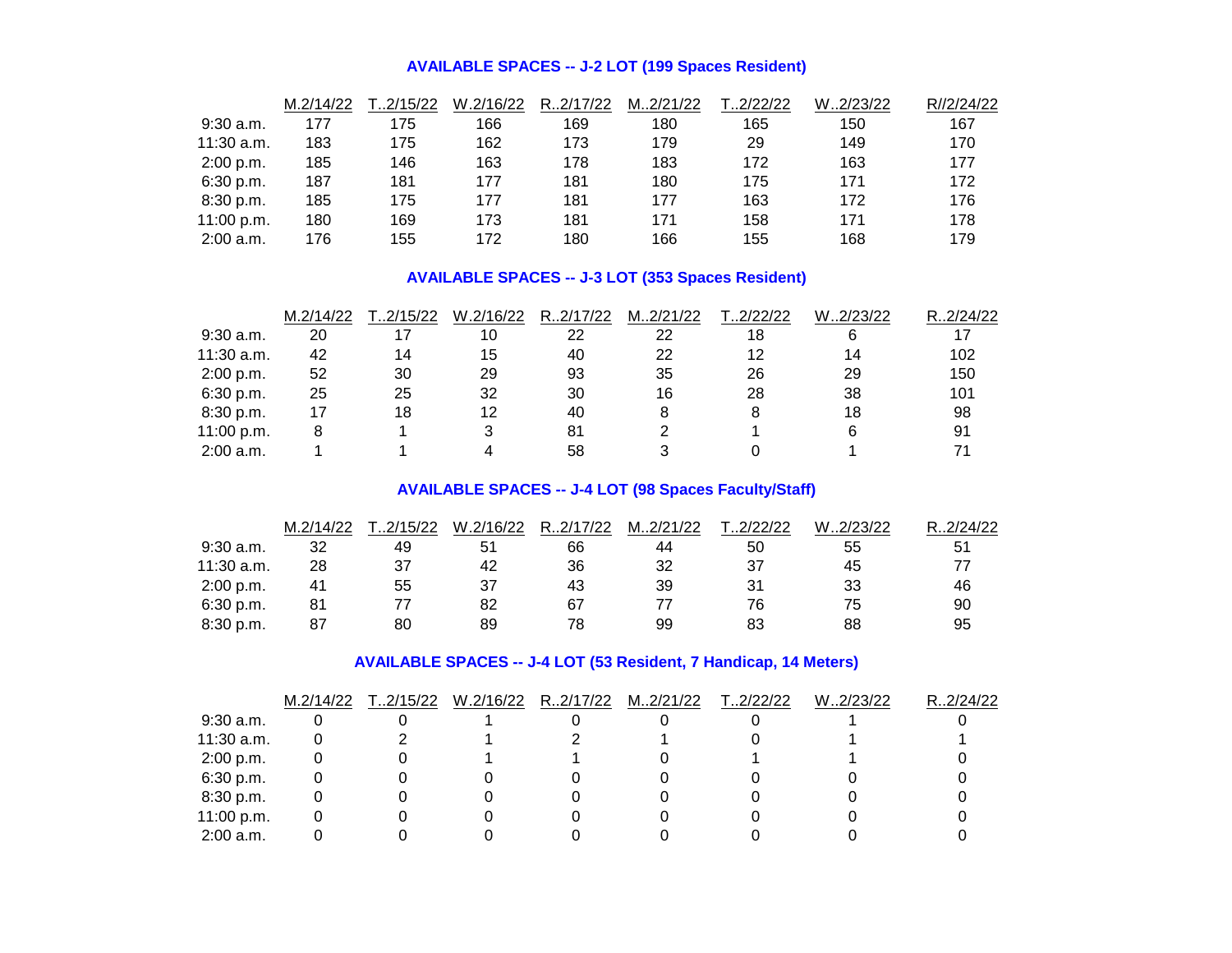|             | AVAILABLE SPACES -- K LOT (192 Total - 178 Open, 8 Meters, 6 Hand.) |          |           |          |          |          |          |           |  |  |  |  |
|-------------|---------------------------------------------------------------------|----------|-----------|----------|----------|----------|----------|-----------|--|--|--|--|
|             | M.2/14/22                                                           | T2/15/22 | W.2/16/22 | R2/17/22 | M2/21/22 | T2/22/22 | W2/23/22 | R.2/24/22 |  |  |  |  |
| $9:30$ a.m. | 18                                                                  |          | 45        | 166      | 26       |          | 48       |           |  |  |  |  |
| 11:30 a.m.  |                                                                     | 13       |           | 104      |          | 5        | 61       | 6         |  |  |  |  |
| 2:00 p.m.   | 18                                                                  | 30       |           |          | 30       | 18       |          | 46        |  |  |  |  |
| 6:30 p.m.   | 70                                                                  | 108      | 80        |          | 75       | 111      | 91       | 44        |  |  |  |  |
| 8:30 p.m.   | 146                                                                 | 150      | 157       | 125      | 144      | 133      | 133      | 152       |  |  |  |  |

## **AVAILABLE SPACES -- PINE GROVE (351 Total - 296 Resident, 24 Hand., 4 Meters, 1 Fac., 2 R.D, 24 Visitor)**

|              | M.2/14/22 | T2/15/22 | W.2/16/22 | R.2/17/22 | M2/21/22 | .2/22/22 | W2/23/22 | R2/24/22 |
|--------------|-----------|----------|-----------|-----------|----------|----------|----------|----------|
| $9:30$ a.m.  | 108       | 105      | 85        | 90        | 106      | 104      | 80       | 109      |
| $11:30$ a.m. | 107       | 101      | 90        | 109       | 111      | 82       | 68       | 103      |
| 2:00 p.m.    | 99        | 85       | 112       | 114       | 111      | 110      | 88       | 111      |
| 6:30 p.m.    | 59        | 89       | 102       | 135       | 104      | 111      | 89       | 124      |
| 8:30 p.m.    | 55        | 88       | 73        | 111       | 71       | 90       | 70       | 112      |
| 11:00 p.m.   | 42        | 43       | 68        | 88        | 40       | 42       | 42       | 88       |
| $2:00$ a.m.  | 52        | 165      | 58        | 57        | 29       | 37       | 25       | 44       |

## **AVAILABLE SPACES - L LOT - 144 Total (115 Fac/Staff, 6 Meters, 7 Hand., 4 R.D., Four 2 Hr, 8 Fuel)**

|              | M.2/14/22 | .2/15/22 | W.2/16/22 | R.2/17/22 | M2/21/22 | .2/22/22 | 2/23/22<br>W. | .2/24/22<br>R |
|--------------|-----------|----------|-----------|-----------|----------|----------|---------------|---------------|
| $9:30$ a.m.  |           | 48       |           | 97        | 69       | 50       | 80            | 50            |
| $11:30$ a.m. | 46        | 44       | 54        |           | 48       | 45       | 73            | 45            |
| 2:00 p.m.    | 49        | 68       | 41        | 80        | 55       | 43       | 58            | 49            |
| 6:30 p.m.    | 85        | 96       | 97        | 92        | 90       | 92       | 91            | 96            |
| 8:30 p.m.    | 104       | 105      | 107       | 108       | 108      | 106      | 97            | 110           |

#### **AVAILABLE SPACES -- R LOT (224 Total - 208 Open, 9 Handicap)**

|              | M.2/14/22 | T//2/15/22 | W.2/16/22 | R2/17/22 | M2/21/22 | T.2/22/22 | W2/23/22 | R.2/24/22 |
|--------------|-----------|------------|-----------|----------|----------|-----------|----------|-----------|
| $9:30$ a.m.  | 90        | 30         | 87        | 153      | 95       | 39        | 80       | 76        |
| $11:30$ a.m. | 66        | 54         | 76        | 100      | 79       | 67        | 138      | 87        |
| 2:00 p.m.    | 49        | 42         | 37        | 88       | 51       | 89        | 72       | 75        |
| 6:30 p.m.    | 135       | 140        | 125       | 137      | 127      | 115       | 145      | 85        |
| 8:30 p.m.    | 154       | 150        | 108       | 144      | 142      | 138       | 136      | 122       |

## **AVAILABLE SPACES -- SCC-A South Lot - (64 Total 62 Fac/Staff, 2 Handicap)**

|              | M.2/14/22 | T.2/15/22 | W.2/16/22 | R.2/17/22 | M2/21/22 | T.2/22/22 | W2/23/22 | R2/24/22 |
|--------------|-----------|-----------|-----------|-----------|----------|-----------|----------|----------|
| $9:30$ a.m.  | 38        | 38        | 38        | 38        | 32       | 39        | 38       | 38       |
| $11:30$ a.m. | 39        | 36        | 42        | 34        | 33       | 30        | 37       | 38       |
| 2:00 p.m.    | 37        | 40        | 38        | 39        | 35       | 39        | 34       | 38       |
| 6:30 p.m.    | 56        | 56        | 56        | 50        | 57       | 54        | 52       | 57       |
| 8:30 p.m.    | 54        | 54        | 56        | 52        | 57       | 55        | 55       | 55       |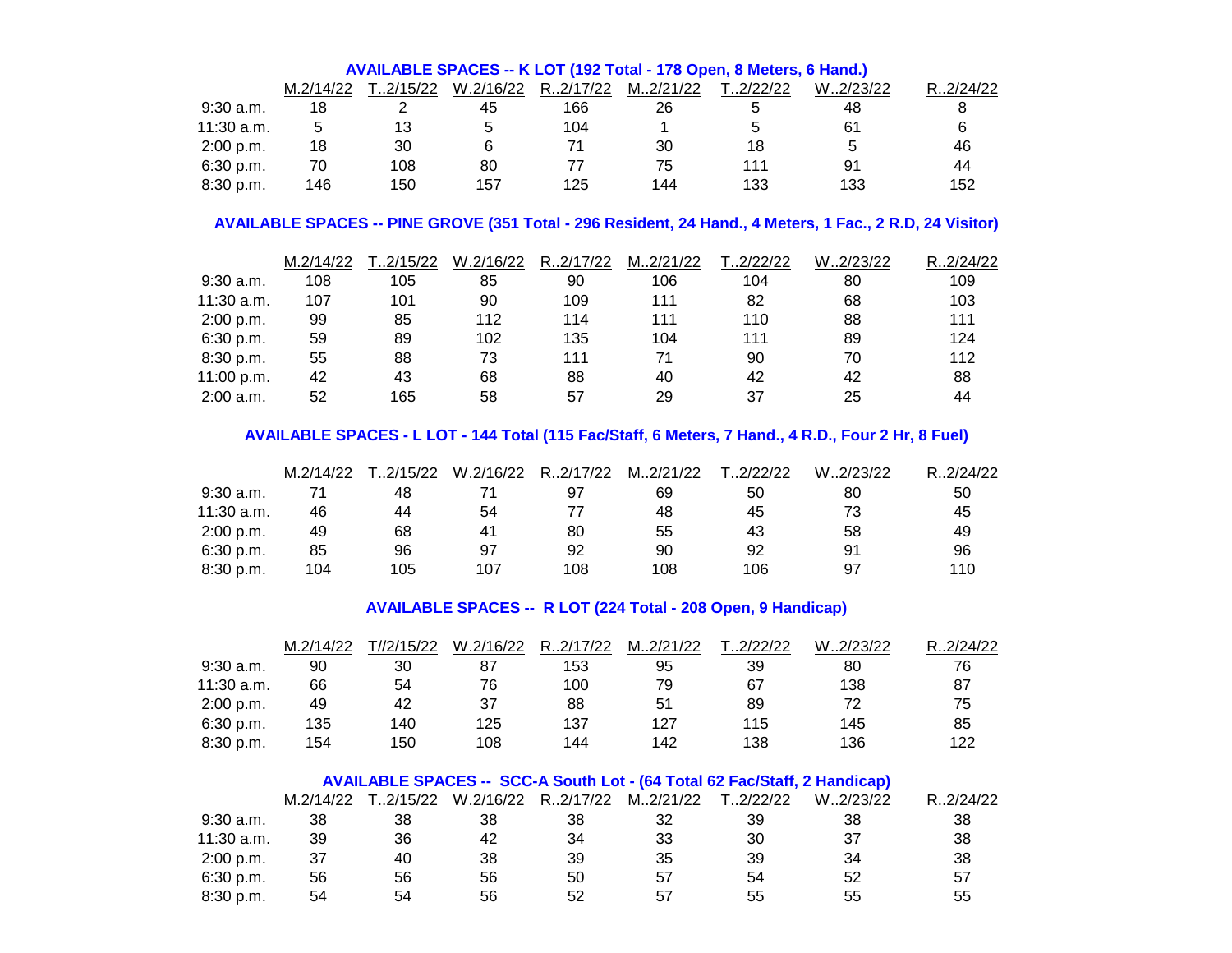#### **AVAILABLE SPACES -- VILLAGE WEST (614 Total - 565 Resident, 25 Hand.,9 Meters, 9 Vis., 4 R.D., 2 Timed)**

|              | M.2/14/22 | T2/15/22 | W.2/16/22 | R.2/17/22 | M2/21/22 | T2/22/22 | W2/23/22 | R2/24/22 |
|--------------|-----------|----------|-----------|-----------|----------|----------|----------|----------|
| $9:30$ a.m.  | 290       | 171      | 219       | 115       | 249      | 217      | 218      | 226      |
| $11:30$ a.m. | 280       | 246      | 238       | 215       | 240      | 230      | 187      | 213      |
| 2:00 p.m.    | 251       | 230      | 224       | 243       | 263      | 255      | 226      | 254      |
| 6:30 p.m.    | 217       | 204      | 193       | 232       | 202      | 209      | 201      | 260      |
| 8:30 p.m.    | 143       | 156      | 148       | 168       | 169      | 174      | 188      | 189      |
| 11:00 p.m.   | 120       | 108      | 115       | 122       | 104      | 90       | 103      | 90       |
| $2:00$ a.m.  | 93        | 70       | 89        | 50        | 77       | 83       | 82       | 81       |

## **AVAILABLE SPACES - VILLAGE EAST (289 Total - 265 Resident, 7 Hand., 10 Meters, 3 Vis., 2 R.D., 2 Fac.)**

|             | M.2/14/22 | .2/15/22 | W.2/16/22 | R.2/17/22 | M2/21/22 | .2/22/22 | W2/23/22 | R2/24/22 |
|-------------|-----------|----------|-----------|-----------|----------|----------|----------|----------|
| $9:30$ a.m. | 28        | 16       | 46        | 16        | 29       | 38       | 20       | 46       |
| 11:30 a.m.  | 31        | 30       | 40        | 25        | 30       | 35       | 23       | 38       |
| 2:00 p.m.   | 11        | 33       | 34        | 34        | 21       | 27       | 29       | 30       |
| 6:30 p.m.   |           | 10       | 14        | 32        |          | 19       |          | 38       |
| 8:30 p.m.   |           |          |           |           |          |          | 16       | 40       |
| 11:00 p.m.  |           |          |           | 12        |          |          |          | 20       |
| $2:00$ a.m. |           |          |           |           |          |          |          | 18       |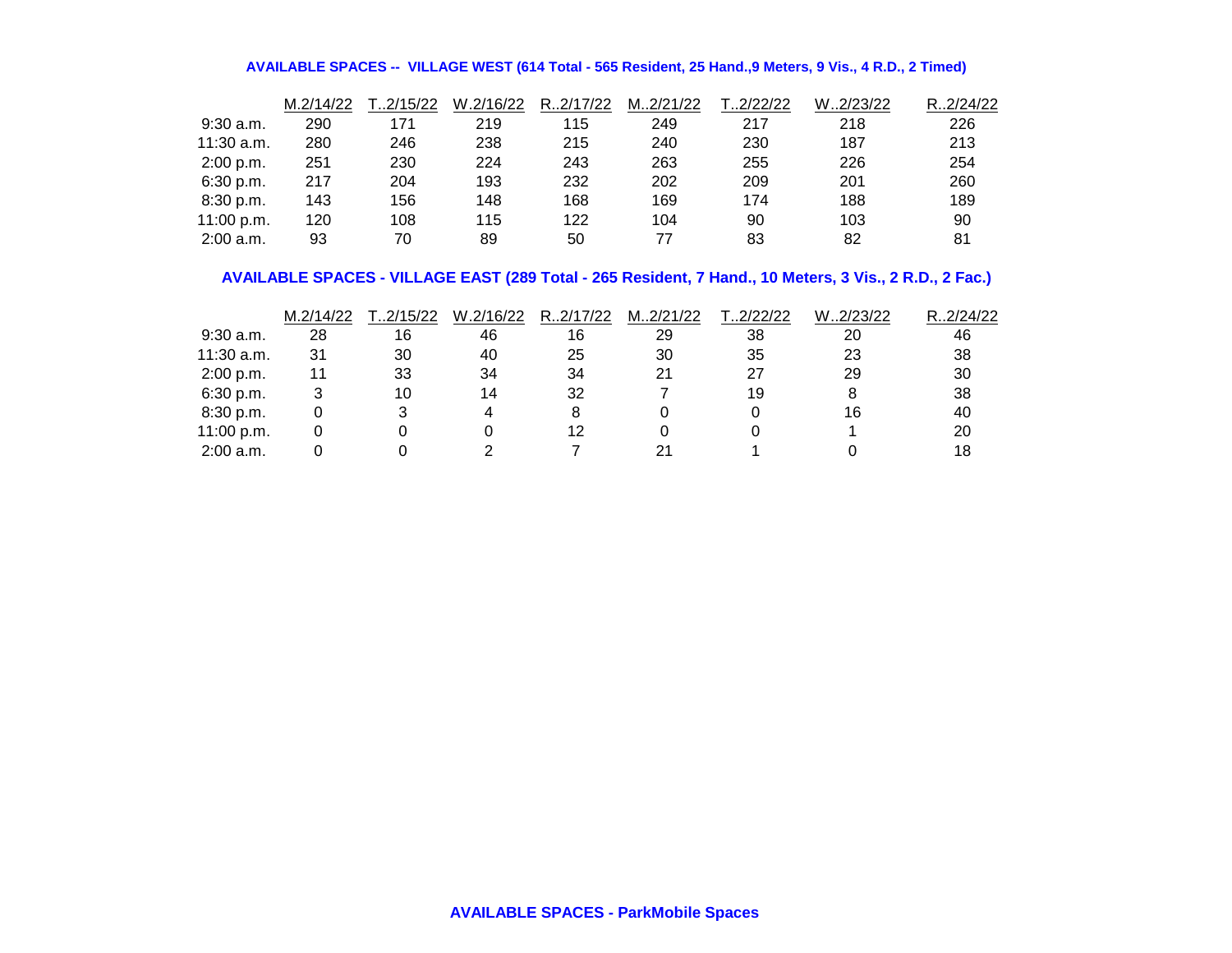## **WICKES CR. DR. (13 ParkMobile Spaces)**

|              | M.2/14/22 | .2/15/22 | W.2/16/22 | R.2/17/22 | M2/21/22 | .2/22/22 | W2/23/22 | $\langle .2/24/22 \rangle$<br>R. |
|--------------|-----------|----------|-----------|-----------|----------|----------|----------|----------------------------------|
| $9:30$ a.m.  | 10        |          | 10        | 13        |          | 10       |          | 10                               |
| $11:30$ a.m. | 10        |          |           |           |          |          | 10       | 10                               |
| 2:00 p.m.    |           | 12       |           |           |          | 10       |          |                                  |
| 6:30 p.m.    |           | 13       |           | 13        |          | 13       |          | 13                               |
| 8:30 p.m.    |           |          |           | 10        | 12       | 10       |          |                                  |

## **D LOT (10 ParkMobile Spaces)**

|              | M.2/14/22 | T.2/15/22 | W.2/16/22 | R.2/16/22 | M2/21/22 | T2/22/22 | W2/23/22 | R.2/24/22 |
|--------------|-----------|-----------|-----------|-----------|----------|----------|----------|-----------|
| $9:30$ a.m.  | 10        |           |           | 10        | 10       | 10       |          | 10        |
| $11:30$ a.m. | 10        |           |           |           | 10       | 10       | 10       | 10        |
| 2:00 p.m.    |           | 10        |           |           | 10       | 10       |          | 10        |
| 6:30 p.m.    |           | 10        |           | 10        | 10       | 10       | 10       | 10        |
| 8:30 p.m.    |           |           |           |           | 10       |          | 10       |           |

## **LOT J-4 (6 ParkMobile Spaces)**

|             | M.2/14/22 | .2/15/22 | W.2/16/22 | R.2/17/22 | M2/21/22 | T.2/22/22 | W2/23/22 | R.2/24/22 |
|-------------|-----------|----------|-----------|-----------|----------|-----------|----------|-----------|
| $9:30$ a.m. |           |          |           |           |          |           |          |           |
| 11:30 a.m.  |           |          |           |           |          |           |          |           |
| 2:00 p.m.   |           |          |           |           |          |           |          |           |
| 6:30 p.m.   |           |          |           |           |          |           |          |           |
| 8:30 p.m.   |           |          |           |           |          |           |          |           |

## **Fine Arts Dr. (10 ParkMobile Spaces)**

|             | M.2/14/22 | T.2/15/22 | W.2/16/22 | R2/17/22 | M2/21/22 | T2/22/22 | W2/23/22 | R.2/24/22 |
|-------------|-----------|-----------|-----------|----------|----------|----------|----------|-----------|
| $9:30$ a.m. |           |           |           |          |          |          |          |           |
| 11:30 a.m.  |           |           |           |          | 10       |          | 10       |           |
| 2:00 p.m.   | 10        |           |           |          |          |          |          |           |
| 6:30 p.m.   | 10        |           |           | 10       |          | 10       | 10       | 10        |
| 8:30 p.m.   | 10        | 10        | 10        | 10       | 10       | 10       |          | 10        |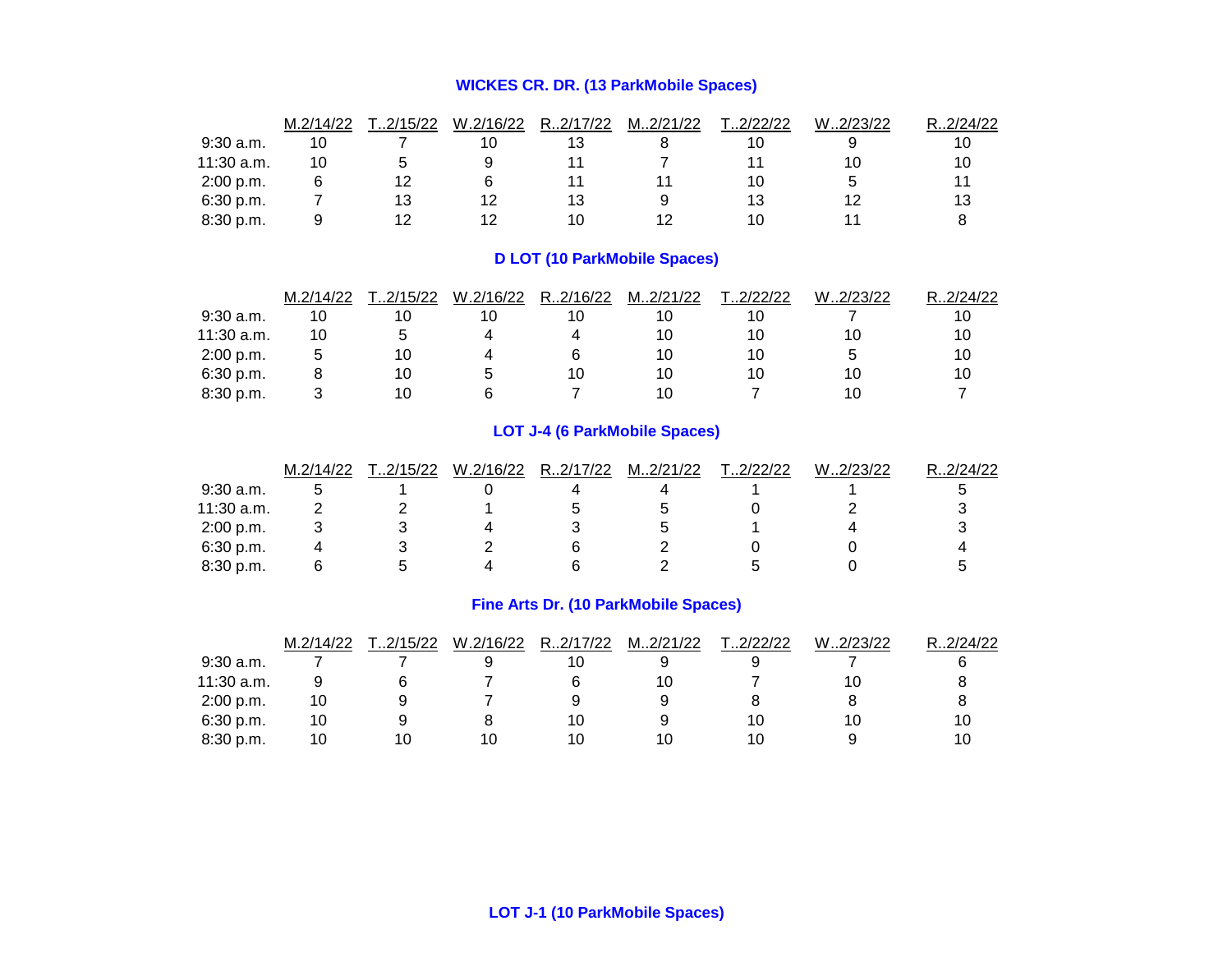|             | M.2/14/22      | T2/15/22  | W.2/16/22 | R.2/17/22      | M2/21/22                                   | T2/22/22       | W.2/23/22 | R.2/24/22 |
|-------------|----------------|-----------|-----------|----------------|--------------------------------------------|----------------|-----------|-----------|
| 9:30 a.m.   | 8              | 10        | 10        | 10             | 10                                         | 10             | 10        | 10        |
| 11:30 a.m.  | 10             | 9         | 10        | 10             | 10                                         | $\overline{7}$ | 10        | 9         |
| 2:00 p.m.   | 10             | 10        | 10        | 10             | 8                                          | 10             | 10        | 10        |
| 6:30 p.m.   | 9              | 8         | 8         | 10             | 8                                          | 9              | 10        | 10        |
| 8:30 p.m.   | 10             | 8         | 9         | 10             | 10                                         | 10             | 10        | 10        |
|             |                |           |           |                | <b>L LOT (6 ParkMobile Spaces)</b>         |                |           |           |
|             | M.2/14/22      | T2/15/22  | W.2/16/22 | R.2/17/22      | M2/21/22                                   | T2/22/22       | W.2/23/22 | R.2/24/22 |
| 9:30 a.m.   | 3              | 3         | 4         | 3              | 3                                          | 3              | 3         | 6         |
| 11:30 a.m.  | 3              | 5         | 5         | 6              | 2                                          | 4              | 5         | 6         |
| 2:00 p.m.   | 4              | 3         | 3         | 3              | 5                                          | 5              | 6         | 6         |
| 6:30 p.m.   | 5              | 5         | 6         | 6              | 4                                          | 6              | 5         | 6         |
| 8:30 p.m.   | 6              | 6         | 5         | 6              | 5                                          | 6              | 6         | 5         |
|             |                |           |           |                | <b>VILLAGE WEST (9 ParkMobile Spaces)</b>  |                |           |           |
|             | M.2/14/22      | T.2/15/22 | W.2/16/22 | R.2/17/22      | M2/21/22                                   | T.2/22/22      | W.2/23/22 | R.2/24/22 |
| 9:30 a.m.   | 4              | 4         |           | 8              | 7                                          | 5              | 7         |           |
| 11:30 a.m.  | 4              | 1         | 8         | 8              | 4                                          | 6              | 7         | 5         |
| 2:00 p.m.   | 0              | 8         | 8         | 7              | 7                                          | 6              | 7         | 6         |
| 6:30 p.m.   | 1              | 8         | 6         | $\overline{7}$ | 4                                          | 5              | 7         | 6         |
| 8:30 p.m.   | 3              | 6         | 6         | 5              | $\overline{2}$                             | 6              | 6         | 5         |
|             |                |           |           |                | <b>LOT G-1 (8 ParkMobile Spaces)</b>       |                |           |           |
|             | M.2/14/22      | T2/15/22  | W.2/16/22 | R.2/17/22      | M2/21/22                                   | T2/22/22       | W2/23/22  | R2/24/22  |
| $9:30$ a.m. | 8              | 8         | 8         | 8              | 8                                          | 8              | 8         | 8         |
| 11:30 a.m.  | $\overline{7}$ | 8         | 7         | 8              | 8                                          | 8              | 8         | 8         |
| 2:00 p.m.   | 8              | 8         | 8         | 8              | 8                                          | 7              | 8         | 8         |
| 6:30 p.m.   | $\overline{7}$ | 8         | 8         | 8              | 8                                          | 8              | 8         | 8         |
| 8:30 p.m.   | 8              | 8         | 8         | 8              | 8                                          | 8              | 8         | 8         |
|             |                |           |           |                | <b>VILLAGE EAST (10 ParkMobile Spaces)</b> |                |           |           |

|             | M.2/14/22 | .2/15/22 | W.2/16/22 | R.2/17/22 | M2/21/22 | .2/22/22 | $W_{\cdot}$<br>.2/23/22 | .2/24/22<br>D |
|-------------|-----------|----------|-----------|-----------|----------|----------|-------------------------|---------------|
| $9:30$ a.m. |           |          |           |           |          |          |                         |               |
| 11:30 a.m.  | 10        |          |           |           |          |          |                         |               |
| 2:00 p.m.   | 10        |          |           | 10        |          |          |                         | 10            |
| 6:30 p.m.   |           |          |           |           |          |          |                         | 10            |
| 8:30 p.m.   |           |          |           |           |          |          |                         | 10            |